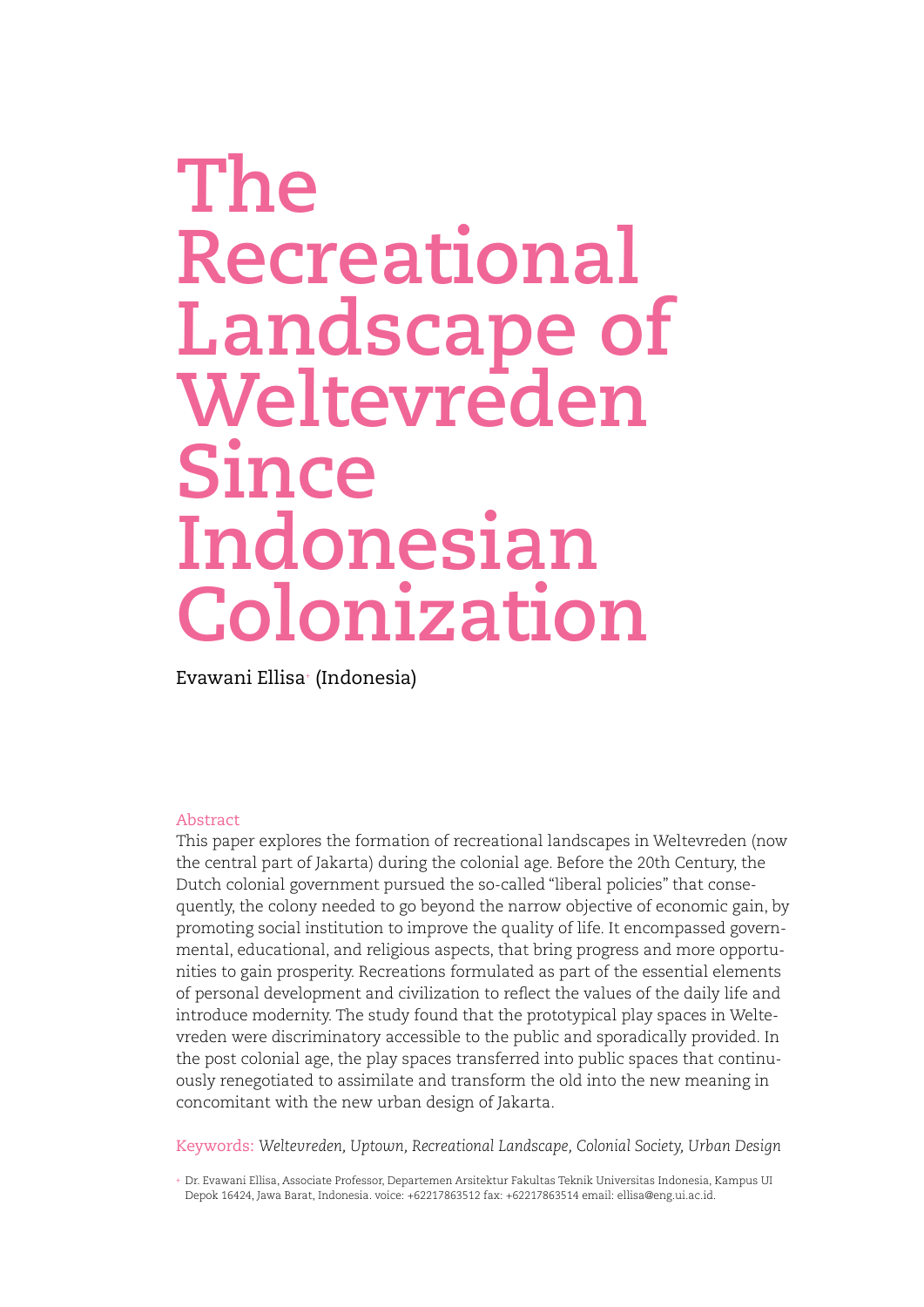# Introduction

In the middle of the 18th Century, administrated by the Dutch East Indian Company known as VOC, the city of Batavia or now Jakarta gloried itself among all other cities in South East Asia as "the Queen of the East." The city layout and architecture reflected an attractiveness as a "Holland in the tropics" corresponded of its system of canals lined by rows of trees and neatly built burghers' houses. The town oriented extraordinary on the commercial with its high defenses and the eclectic cultural mix of citizens. However, this situation only lasted for less than a century. The population growth that aggravated by water pollution and cholera endemic caused Batavia called as *het graf der Hollanders* or "the grave of the Dutchmen" followed by the dead of hundred of its inhabitants. This situation led the face of Batavia to turn away from the maritime zone and focus to the inland suburb.

When Herman Willen Deandels (1762-1818) inaugurated as Governor General and had given great power to reorganize the ineffective and incompetent colonial government in Batavia, his first idea was moving the dreadful old capital to the cooler and healthier area located within a few miles to the South, in a suburb called Weltevreden. The area has now become the most central of Jakarta, of which the origin of many remaining artifacts traced back from abundant arrays of people, places, events and social condition of the past colonial culture. This paper applied the synchronic approach in discussing the concept of recreation in its practice and how it defined the configuration of the urban space of Weltevreden. The years between mid of the 19th Century and the beginning of the 20th Century used as a limit in this study as they represented the era when Weltevreden reached its heyday.

Taking the colonial city of Batavia as the backdrop intrinsically linked to the process of modernization between the mid of the 19th Century and early 20th Century, the questions raised in this paper are: how did the recreation space reaffirm the Dutch sovereignty and racial superiority? How did the provision of recreational facilities incorporate the division of urban spaces and segregation of populations, and how they adapted to the local situation? What was the position of indigenous people as the dominant population and how did they gain the opportunity to practice recreation? Based on Hurd and Anderson (2011) discussion in this paper emphasized the driving forces behind the idea to provide the recreational space, i.e., leisure, play, and recreation. The backbone of this article is the analysis of the reciprocal influence of leisure activities, urban configuration, and events. The study aims to fill the lack of study on colonial cities in South East Asia, despite the structure of these colonial cities to a very large extend were laid down based on the Western dominance. As the structure of colonial cities in South East Asian countries today hardly deviate from the structure of the cities a century ago, understanding the historical roots of Jakarta will enrich the research's topics that manifest plurality and diversity of colonial cities.

## Methodology

Since the aim of this study is to explore the formulation of recreational landscapes in Weltevreden, this article employed the inductive approach to examine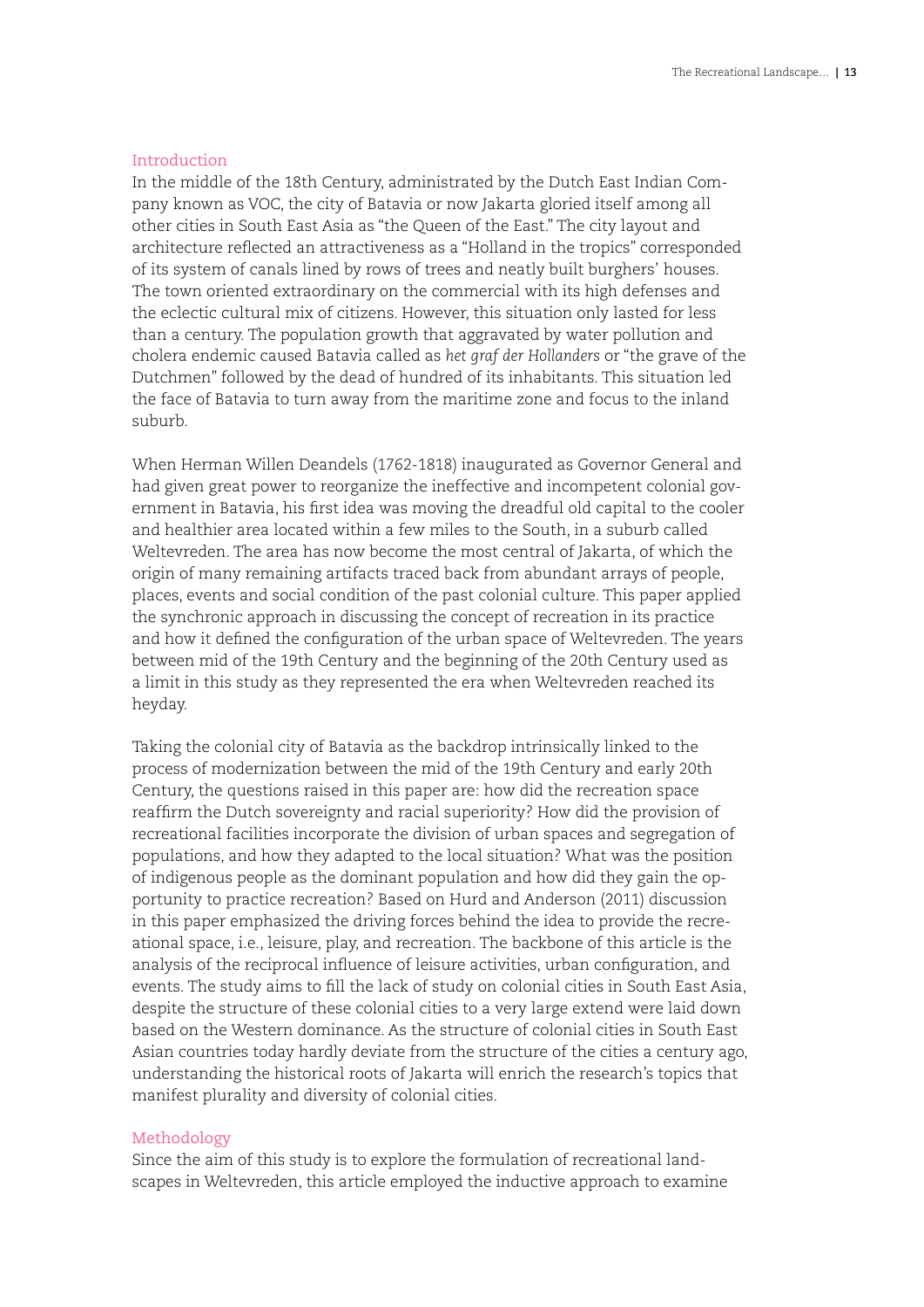the object of recreations. Through accurate observations and measures on old archives consisted of written accounts, archival data, and images, I tried to detect patterns, resemblances, and regularities before formulating tentative hypotheses to develop the general conclusion. To provide a transparent window on Batavia, I have to rely on archival chronological maps kept in *Arsip Nasional Republik* Indonesia (Indonesian National Archives) in Jakarta. The primary source of materials to clarify the objective interpretation of old maps come from abundant old photographs in the online KITLV Images Archive documented by the Dutch from the 1850s and collection of photos and postcards compiled by Scott Merrellees (Merrellees, 2000; Merrellees, 2014). However, although photographs can be used to reconstruct events, rituals, and correlations, there was no indication of what the photographer's intention from the circumstances taken by the photos. To fill the gap, we gathered any recreation and leisure related empirical data and employed the scholarship of other historians about the period.

This paper also complemented by notes of two travelers, who settled in Batavia for an extended period and absorbing a sense of place while trying to observe the city with their sensibility. One traveler's notes compiled in manuscripts that translated into Indonesian by Achmad Sunjayadi "Batavia Awal Abad 20" (2014).1 Another note was written by Irving E. Smith, an English traveler who was visiting Batavia for the sake of travel. His record compiled by G. G. Van der Kop in the book entitled "Batavia Queen City of the East" (1925). Both travelers also shared their experiences to tell the reader about the destinations, advice for visits, and inspire readers to travel to Batavia<sup>2</sup>

# Recreation, Play and Leisure

The word recreation originated from recreate; it means to create a new, restore, refresh. In modern society, recreation defined as an activity that people enjoy; that people engage in during their free time; and that people recognize as having socially exchanged values (Cross, 1999; Miller and Robinson, 1963; Hunnicutt, 1984; Duncan, 1980). The meanings of leisure are countless, from the simple one as free time work into a much more complex set of attributes that encouraged abundant possibilities of interpretation (Csikszentmihalyi, 1975; Veblen, 1989). Tinsley and Tinsley state that leisure is an experience that may occur in all aspects of life. The conditions and specific attribute to leisure are: 1) the individual is free from obligation; 2) the activity is voluntary; 3) the activity is pleasurable, and 4) the act culturally recognized as leisure. The characteristics of leisure are: 1) attention centered in a limited stimulus field; 2) total involvement in the activity; 3) loss of anxiety and constraints; 4) lack of consciousness of time and space; 5) enlightened perception; and 6) enjoyment (Tinsley and Tinsley, 1982). On the contrary, the play has a single definition. The play is imaginative, intrinsically motivated, not serious, freely chosen, and actively engaging. Foster Rhea Dulles (1940) in his book America Learns to Play stated that the amusements and recreations that we have today are not a new phenomenon. Archeologists have uncovered various ideas of play, leisure, and recreation that are universal among humans, even in primitive societies around the world.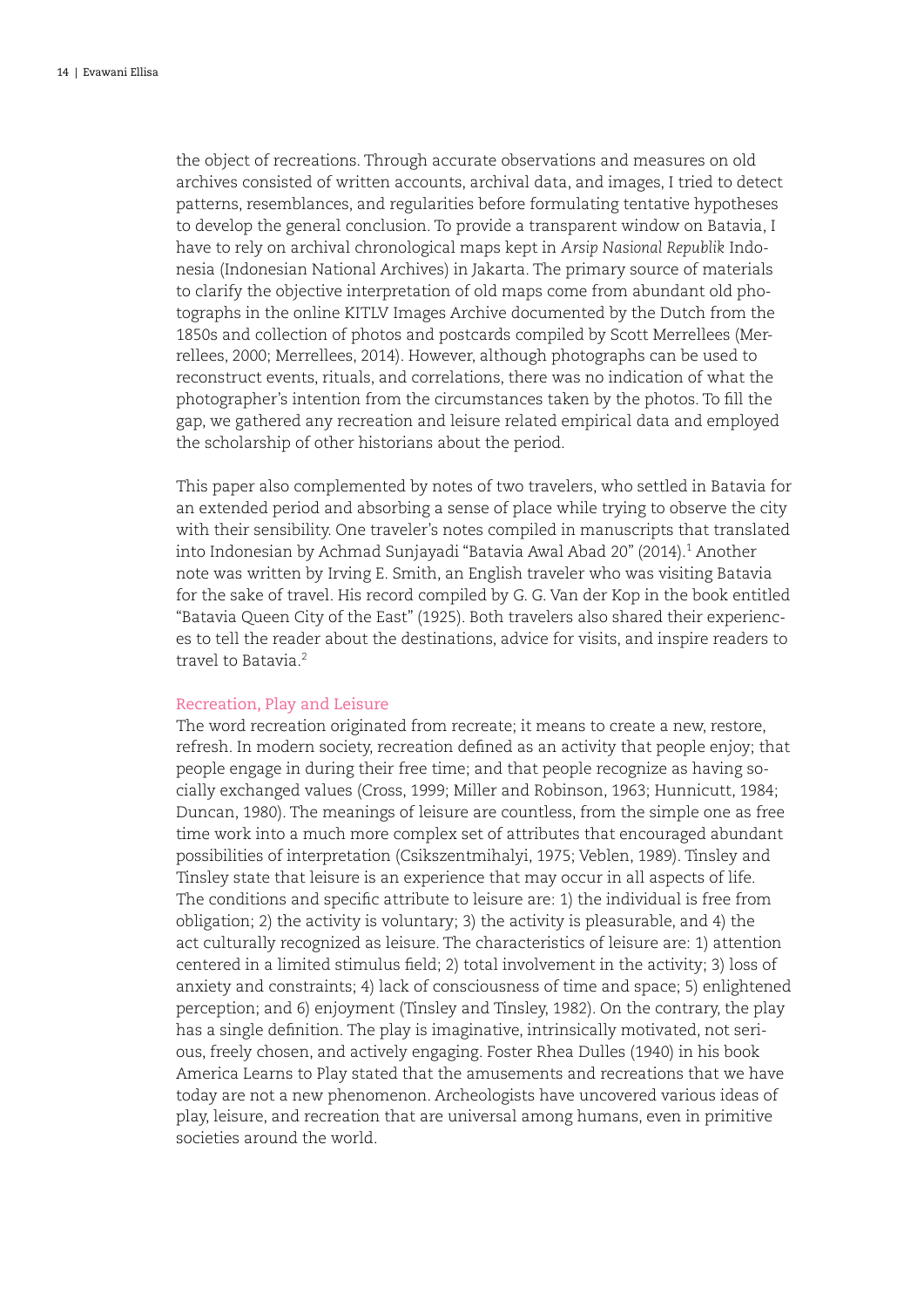The development of recreation places in cities in Western countries in early 19th Century triggered by issues of hygiene and sanitation, circulation and green space that ruled the idea to include leisure and play in urban planning. The professional acting in defining the recreation facilities in the urban planning and design projects had a strong influence of the Garden City, City Beautiful Movement, Park Movement, and Ecole des Beaux-Arts. To examine the development of recreation in Asian colonies, we need to cross the Indian Ocean. Bringing the role of providing the raw material for the European continent, by the mid 19th century, the colonial cities around the world were beginning to develop a colonizer's economic model of the "Mother countries" in Europe (Hobsbawn, 1987). The discoveries of technology implemented in everyday life in the mother countries had presented in colonial cities as well. Batavia city also enjoyed benefit from the advances in technologies that improving the living standards in Europe, such as electricity, telegraphs, gas works, tramways, railways, and automobiles. Daniel Headrick (1981) and Philip Curtin (1989) have demonstrated that colonial rule was an offshoot of advances in Western science. Several studies, especially on health issues revealed that various impacts of Western medical practices from vaccination to slum clearance had documented how "colonization of the body" proceeded alongside the colonization of territory in the late 19th and 20th centuries in Asia (Taylor, 2011). The modernization process with the technologies imported by foreigners reflected foreign principles, with urban areas and non-indigenous agents as the specific references. However, the novelty of such innovations had their impact on indigenous inhabitants, and their applications deeply adapted to the local conditions.

## The Emergence of Batavia as a Modern City

There are abundant analyses and description depicted of the old Batavia as the Dutch colonial city. Most stated that old Batavia characterized by the demonstration of dominant power over the subordinate society. Marsely L. Kehoe (2015) shared how the old city of Batavia exposed the hierarchy as a typical Dutch colonial city:

To further reinforce this control, VOC administrators were eager for Dutch citizens to express a cohesive Dutch identity. Despite this desire, Dutch Batavians developed ostentatious displays of rank through costume and behavior, which provoked a series of sumptuary codes. This preoccupation with rank among the Dutch populace signaled the same hierarchy within the social fabric of Batavia that encoded in the very form of this planned city.

Unlike the old walled city of Batavia that corresponded with a model of rigid urban planning, the New Weltevreden developed as the open city by the process of accretion. The embryo of the city shaped by an initiative process based on rational, objective and legal principle. Before being designated as a modern city, the surface of the area had already crisscrossed by an internal and external network of roads and railways that connect Batavia with hinterlands. The oldest street such as Jacatraweg and Molenvliet already established in the early decades of the 18th Century.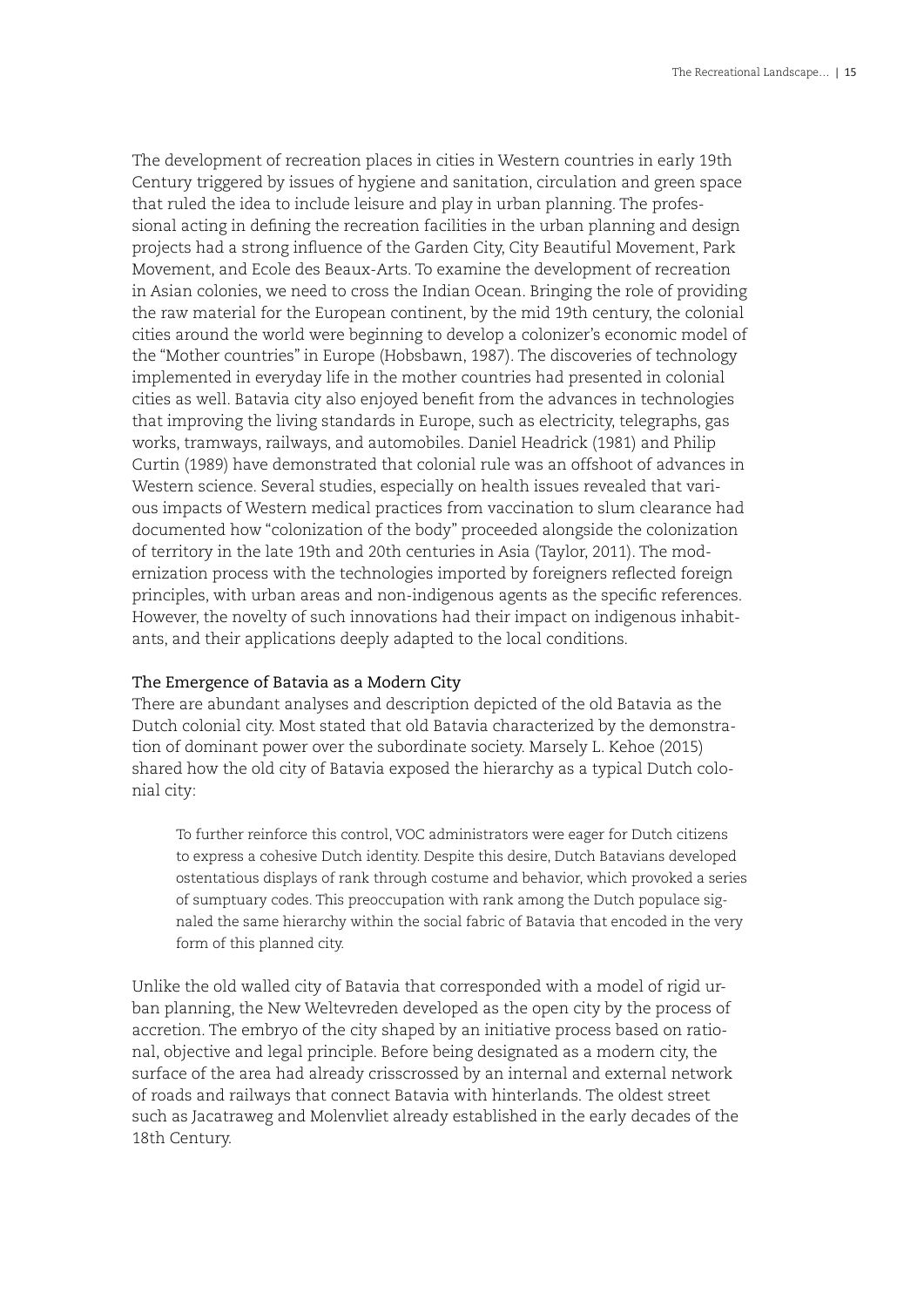In the absence of a completed master plan, it was Herman Willem Deandles (1808-1811) who acknowledged as the first planner and project developer of Weltevreden (Passchier, 2007). Using his power as a governor general, he transferred the formerly rural estate into the "new town." A strong military character remarked as the starting point to arrange the city of Weltevreden. The center point was a military square "the Waterlooplein" (previously was named after Paradeplaats) with the surrounding area was almost entirely dedicated to the military population; envisaged a new settlement with barracks, the military commander' residence, houses for officers, and a military hospital. At the beginning, the spatial planning of Weltevreden aimed to attain military intervention and control. As the planning objective was corresponding to the convenience of the government rather than inhabitants, the agenda of the town design did not allow the development of leisure for public consumption. There was a social club for recreation, but it exclusively utilized for military populations. Another landmark was Medan Merdeka known as Buffalo Field in the era of VOC. In 1808, it was Deandles who decided to use as a military exercise field and named this nearly one square kilometer "Champ de Mars." After the British interregnum (1911-1816) the governor general resided the State Palace located right in front of the square that eventually it renamed into Koningsplein or King Square. By the middle of the 19th Century, the heart of Batavia had completely moved to uptown where one could find the Governor General's residence, key government buildings, the elegant houses of Europeans elites and major church. This time, the embryo of recreational facilities appeared through the development of the social clubs, the museum, the Freemason's Lodge, the European shopping districts, and major hotels – Figure 1.



Figure 1. Map of Weltevreden in 1853 (Source: Alexander Duncker, 1853).

#### The Role of the Squares

In a society dominated by governmental officials and the colonial army, there were no planners responsible for designing the urban areas in Batavia before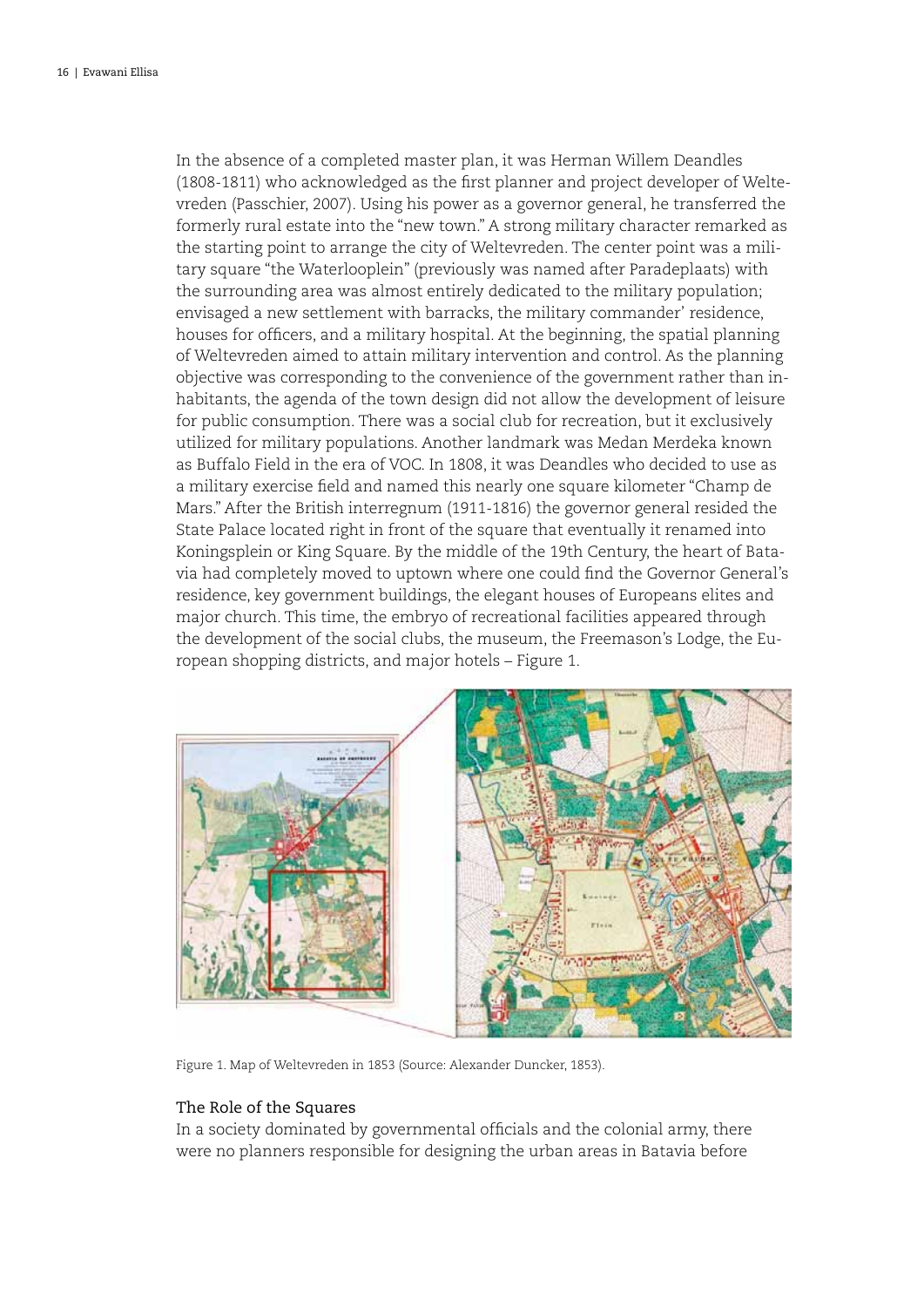the turn of the century. In the absence of professional urban designers, the geographic, economic and social advantages had aroused Weltevreden to grow into a beautiful city through the superimposed of geometrical form upon the existing irregular pattern. Weltevreden subjected to the process of continuous remodeling of city structures governed by the dominated powers during the successive period of history. The Dutch followed the already stream modern town planning principle in defining the blockage to fit within the given pattern of existing streets through the principle of zoning in combining with the concept of "the City Beautiful." It was a magic word borne as a tidal wave in many cities in the world at those times – Figure 2.



Figure 2. The Atmosphere of Weltevreden (Source: KITLV Leiden and Merrelless, 2000).

The squares of Koningsplein and Waterlooplein located centrally but exclusively in the central of the city. It represented more as the starting point and the symbol of colonial power, rather than holding the role as the forum of public space; as they were not publicly accessible and facilitated the favorite activities for the mass of the city inhabitants. The Waterlooplein designed as a square holding the military atmosphere as they dedicated to the military population. In the square itself, there was an officer's club where on Sundays military music was played. In the absence of active recreation for the public, in the mid of the 19th Century, Waterloopein functioned as the fashionable place to see and to be seen. Ladies and gentlemen, from the upper echelons of society, often paraded around the Waterlooplein in their beautiful horse-drawn carriage or on horseback as reported by an observer in 1827 (Merrillees, 2000).drawn carriage or on horseback as reported by an observer in 1827 (Merrillees, 2000). For the upper class, the consumption of goods and services regarded as social fashion and they continued to exhibit their wealth and status through grandiose dress and behavior. Due to its symbolic and centralized position, Waterpooplein was the right place for those who were motivated by the desire for prestige. Following the popular idea of "conspicuous consumption " by Veblen (1924), the act of "to see and to be seen" at Waterlooplein was a manifestation of leisure behavior to impress the rest of society through the demonstration of their social power and prestige – Figure 3.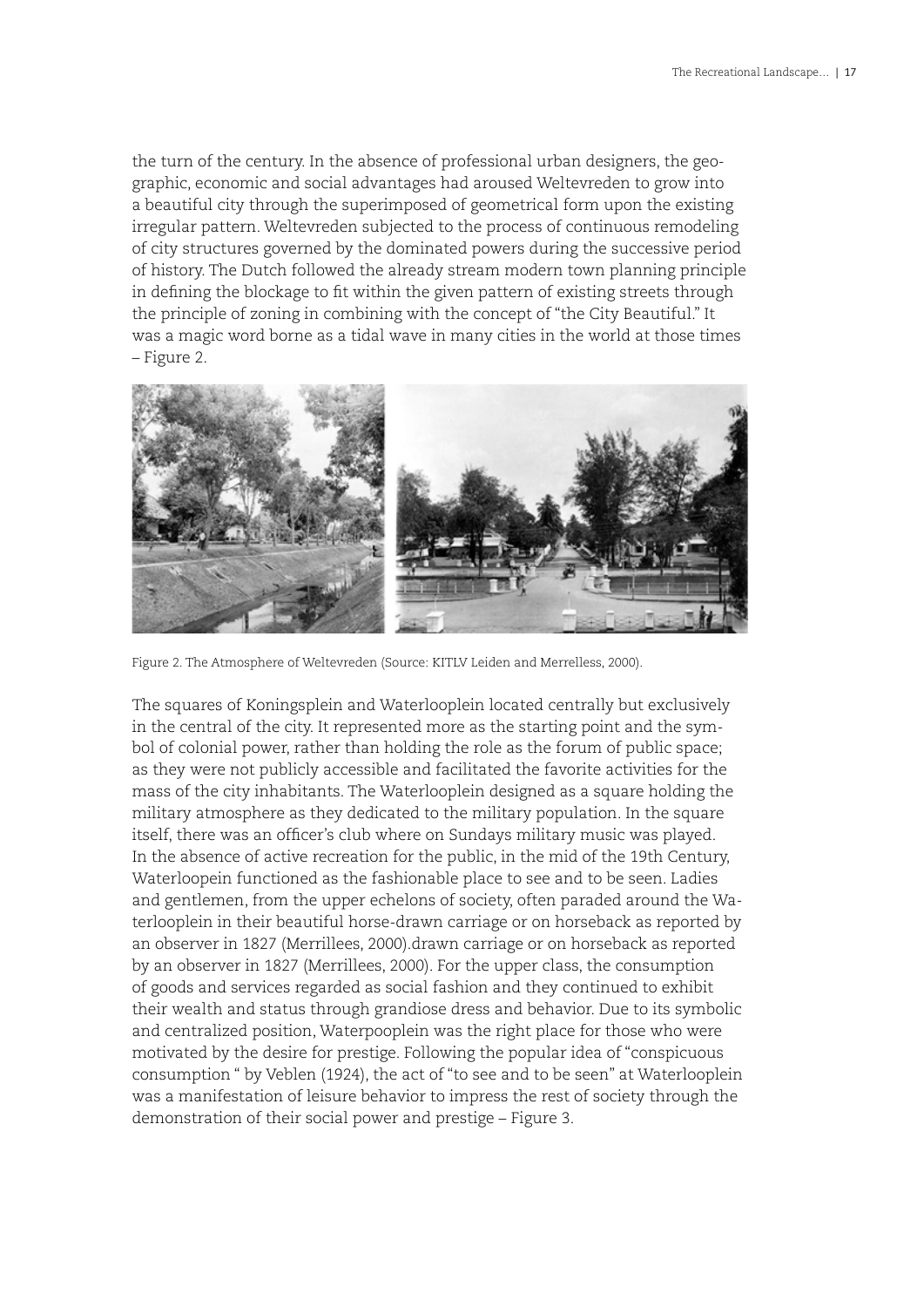

Figure 3. Waterloo Plein (Source: Merrelless, 2000).

Koningsplein square, like Waterlooplein, was also holding the central role as the royal plain where military often undertook tests with light artillery, but without causing any anxiety to the occupants of the surrounding neighborhood. Scott Merrilees (2000) who compiled old photographs in his book focusing on topographical photography of Batavia reflected the ambiance of the square through some photos and notes from travelers. A visitor to Batavia in 1862 pointed out that Koningsplein was larger than Champ de Mars in Paris and as large as the whole city of Utrecht and therefore one needs one and a half hours to walk around it. The photographers Walter Woodbury and James Page depicted Koningsplein as the Hyde Park of Batavia. Merrilees (2000) quoted the notes from Weitzel in 1860 who showed how the European response to tropical climate for enjoying leisure: "[in] every beautiful afternoon when the heat of the day has gone, many carriages, pedestrians and horse riders met. One will regret when sudden invading darkness makes so soon and end to one joy" – Figure 4.



Figure 4. Konningsplein seen from the street (Source: KITLV Leiden & Merrellees, 2000).

The role of Koningspein as military drill and passive recreation ground ended, when schools began to flourish and established various programs of extracurricular activities, mainly sport. Athletic tracks, a stadium, and sports facilities transformed Koningsplein for those who were searching for healthy recreation. On 31 August 1906, the Batavia city government decided to hold a paid recreation facility called Pasar Gambir to celebrate the birthday of Queen Wilhelmina. Afterward, Koningsplein endured an unexpected lifeline not only as part of the recreational landscape, but also in the context of the practical function in the city life of Jakarta. A struggling the square itself to regain its symbolic role as a charming city center of Jakarta is still withstanding until now.

#### The Recreational Space

After nearly three centuries of the Dutch domination, Batavia underwent the significant change in the outlook of the colony and society. The previous domi-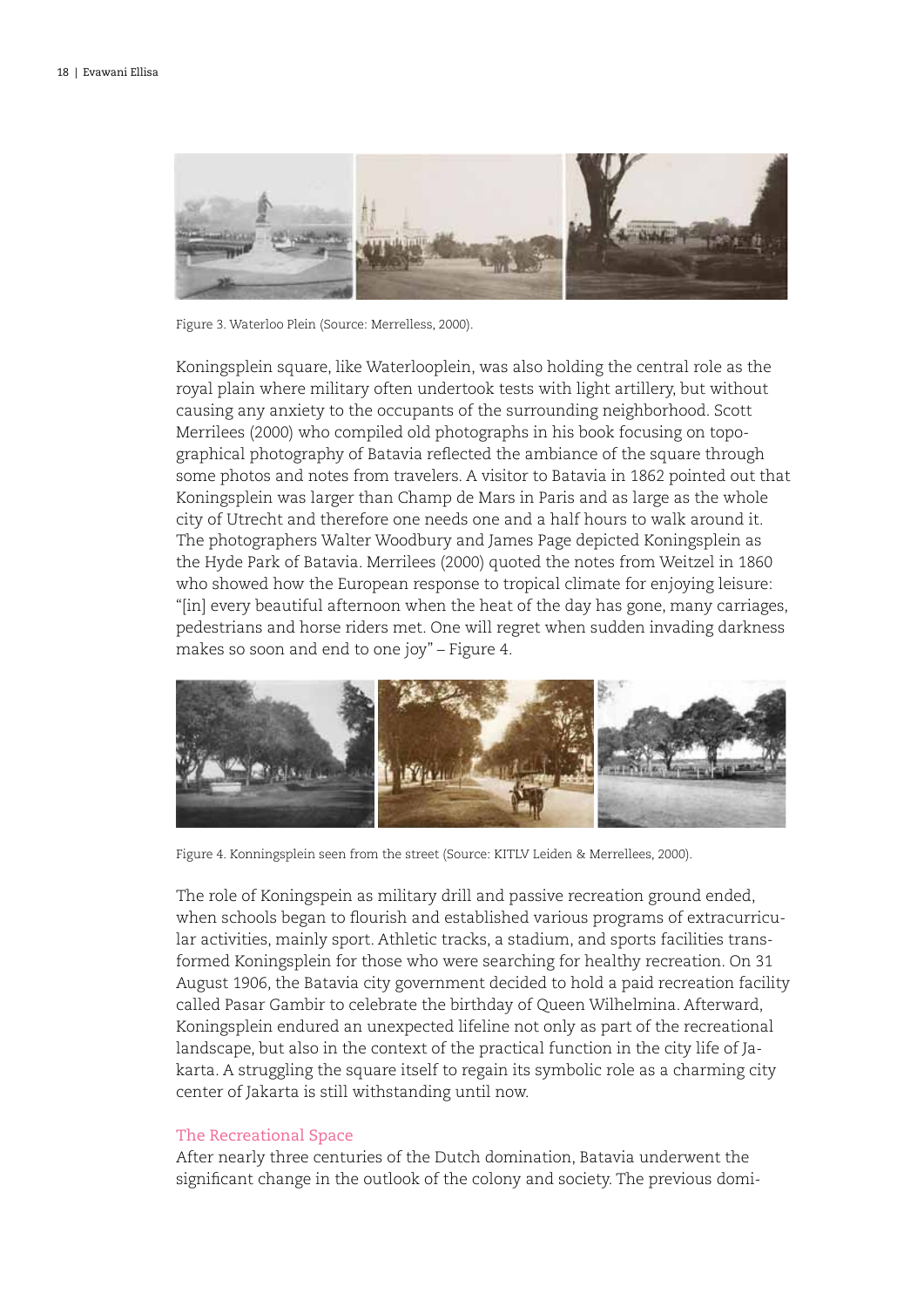nant male Dutch civil servants transformed into the multi-cultural version of European society by the increasing of the numbers of businessmen, professionals, and Dutch/European woman. Sex ratio increased from 600 women per 1,000 men in 1900 to nearly 900 per 1,000 in 1930 (Scholten, 2000). The new political course of the Ethical Policy initiated, though in the 1920s had lost its progressive nature and turn into conservatism to maintain"tranquility and order" (Colombijn and Coté, 2015). Nevertheless, at the microcosm level, the social life still showed the demonstration of a hierarchy. A "legal apartheid" took different forms in different domains, as racial stratification remained the cornerstone of the colonial structure (Dijk and Taylor, 2011). The division of urban spaces and segregation of populations incorporated into the provision of infrastructure and recreational facilities. By locating the public space for leisure within the emerging concentrations of European settlements, the provision of these spaces was in line with the overall government strategy to both discursively and physically secure modern uptown for dominant society. Under new political course, the city dwellers of Batavia had demonstrated typical Europeans colonies around the world. Batavia population as registered in 1926 consisted of 29.216 Europeans, 40.000 Chinese, 228.000 Malay natives and 13.000 Arabs (Jakarta Metropolitan City Government, 1995). The European citizens, although small groups, overwhelmed by the large Indonesian, Indo (Europeans and local mixed), and Asian migrants. Although the Netherland's borne inhabitants were minorities, as "the established elites" they gradually become the primary trend-setters. The upper classes had both wealth and leasure from their large estate and business, with all labor performed by the servants and slaves.

Recreation as an instrument of development in Weltevreden was top-down in which authorities introduced ideas and provide spaces of recreation focused on cultural, commercial and health provision. Nevertheless, not all historically developed urban elements such as squares and parks availed as recreational areas that had an equitable access to the public. They remained exclusively provided for particular groups of people. Recreation space was an efficient apparatus for the reaffirmation of Dutch sovereignty and racial superiority. In term of the architectural style, modern buildings in the Dutch Indies were undoubtedly featured, represented, and characterized by the buildings The American Prairie School of Frank Lloyd Wright, the German Werkbund and Bauhaus as well as the Dutch school of De Stijl (Wiryomantoro, 2013).

## Commercial Recreation

Early in the 20th Century, as Western racism and imperialism heightened, the arrangement of Weltevreden naturally composed distinct quarters. Apart from its use as a mechanism for controlling land use and urban activities, the division of property was employed to adopt the colonial purpose of spatial segregation based on racial groups. The European residential areas were embraced by the "international" urban leisure and facilities to support the high-class lifestyle. Rijswijk and Noordwijk enjoyed the status as the main shopping and hotel district, providing the upper class the desire for commercial recreation that strictly reserved merely for the wealthy class of European. This area had already blossomed into the elite neighborhood ever since the Governor General Raffles lived in the house now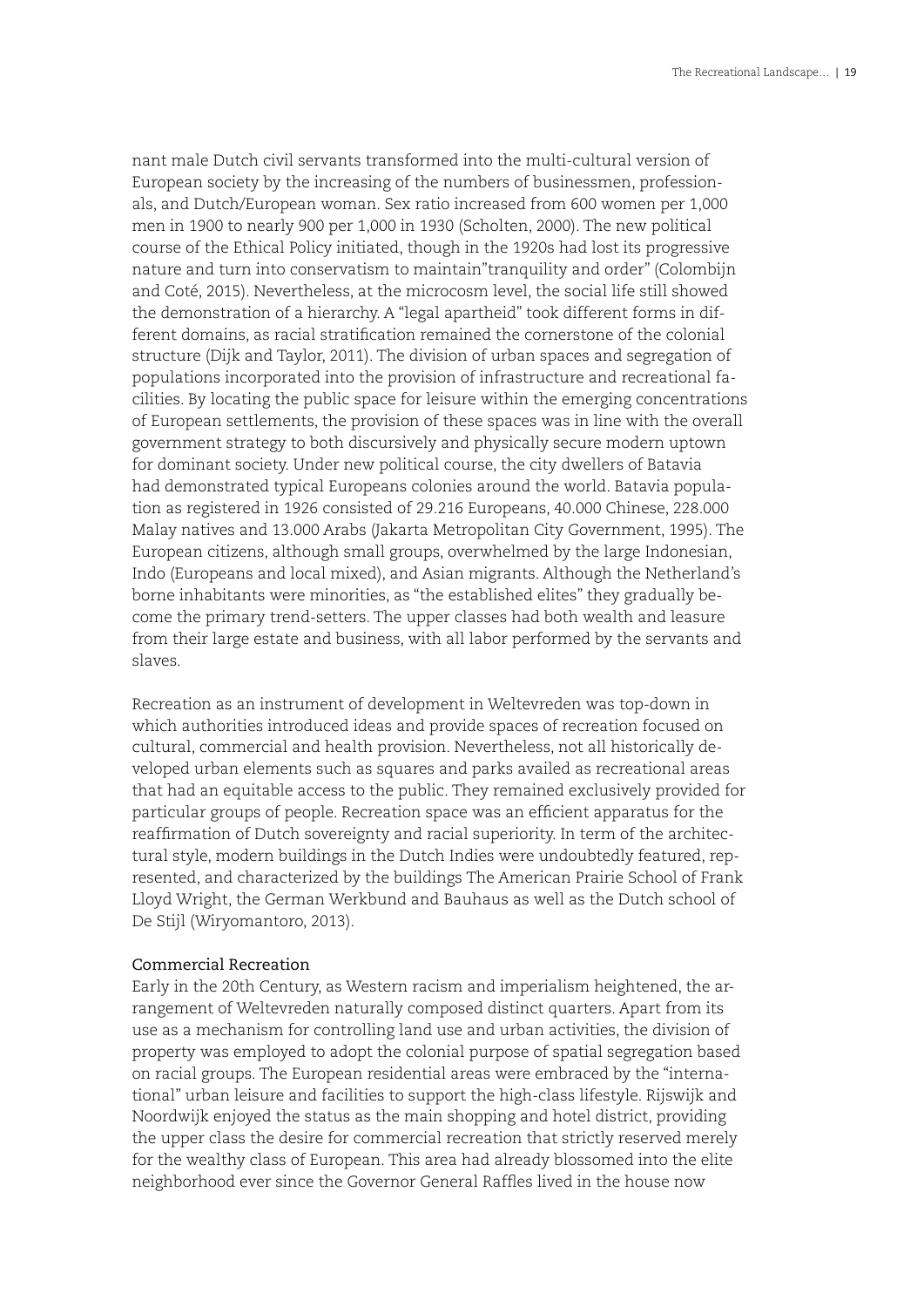become the Presidential Palace. The area also enhanced by the opening of the Harmonie Society Clubhouse and the modern department store of Eigen Hulp. Popular place of commercial amusement sprang up, such as café, which provided the meeting place to chat or play cards. A new word of commercial entertainment developed widespead in Europe such as beer garden, bilyard parlor and saloon gained popularity in these most prominent district – Figure 5.



Figure 5. Commercial Recreation of Rijswijk and Noordwijk in 1911 (Source: G. Kolff & Co and Tio Tek Hong).

While Rijswijk and Noordwijk exclusively built and operated by private entrepreneurs, the moderate level commercial spot was the nearby shopping area of Passer Baroe where the large part of shops predominantly owned by Chinese and Indian communities. This bustling shopping area bore the name that meant to compare with the two older southern Batavia markets of Pasar Senin and Pasar Tanah Abang. In the vicinity of marketplaces in Weltefreden located the"institutionalized" ethnic enclaves, who belong to a single ethnically, racially and religiously Chinese group. Their settlements promoted economic intensity characterized by typical shop houses with the ground floor opening directly onto the street to form the commercial space while the living quarters placed on the upper floor.

The rest of the city was *kampung* or indigenous settlement of the poor segment of the population (Ellisa, 2016). Originally meaning "villages," the irregularly formed *kampungs* had already existed throughout the era of the Dutch East India Company (or VOC) when the area was still typically rural and called as Ommelanden. During the development of Weltevreden, the formal plan bypassed the low-density *kampungs* to integrate them into urban areas, but without ample provision of municipal utilities and facilities. As a result, these settlements evenly scattered as pocket housings throughout the formally planned towns – Figure 6.

For the majority of lower class live at *kampung*, the manifestation of leisure was informal. The lower class practiced entertainment without any control or mandate of authorities, as recreational activities formed as responses to particular traditions and custom. Informal recreation emerged through local initiatives, accommodated "grassroots" activities and utilized the incidental spaces. For generations, Batavia was the home of Betawi people, a merging ethnic of indigenous populations across archipelago who mixed with oriental Chinese, Indian and Arab. The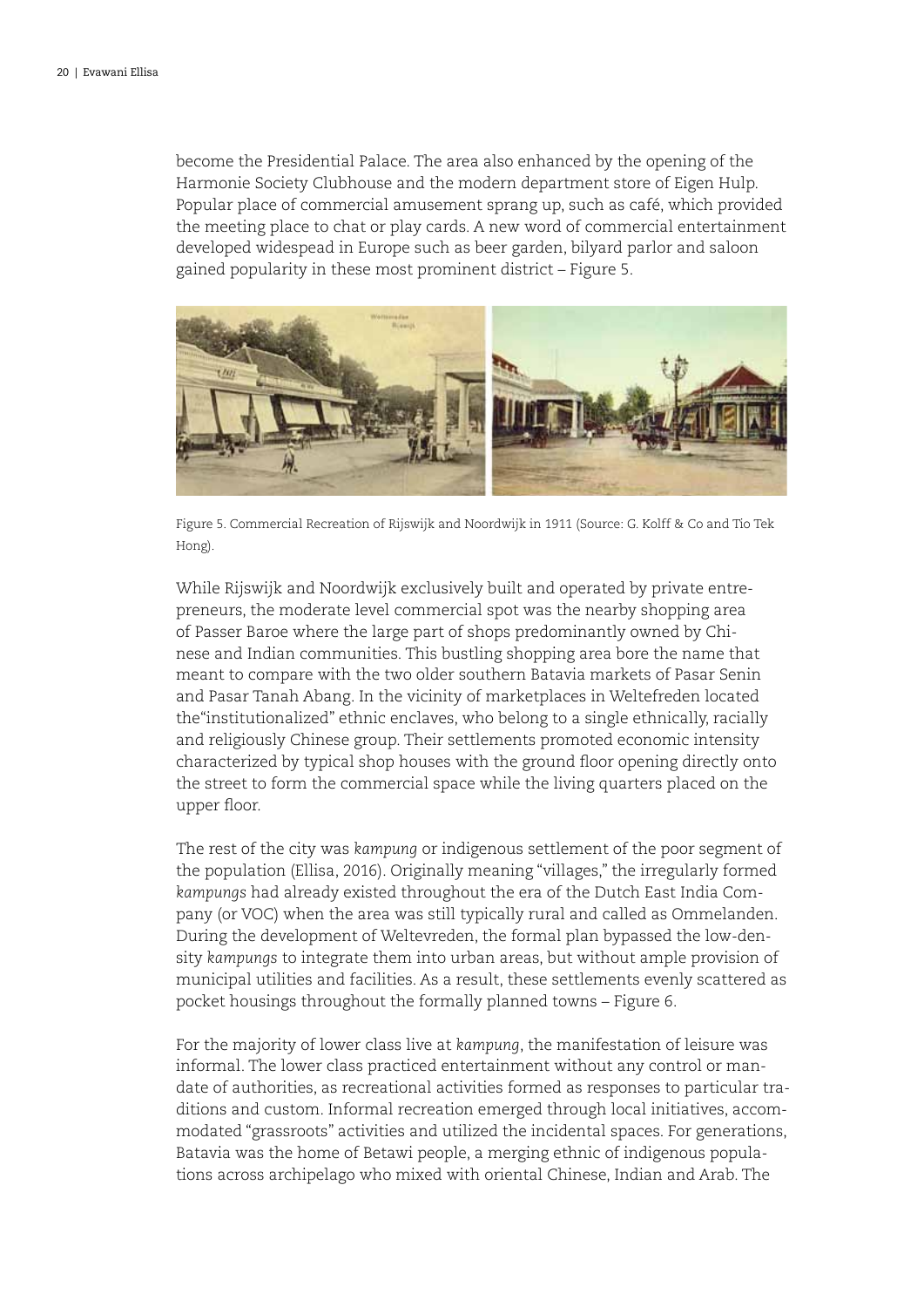assimilated cultures had produced rich cultural leisures. Music and dancing such as Ondel Ondel, Tanjidor, Pencak Silat, among others, usually lead parades on local ceremonies that stunning around the streets. The Chinese, Arab and India was also pronounced their cultural entertainment on music and dance that absorbing the local culture. Pehcun the Chinese festival involved boat race accompanied by full musicians and dancer in the canal. Capgomeh involved enormous processions through the streets with indispensable Barongsai, a dragon's creature supported by numbers of boys.



Figure 6. Interpretation of building use in uptown Batavia in 1918 (Source: redrawn based on map by Stadskaart van de Gemente Batavia, Herien 1918).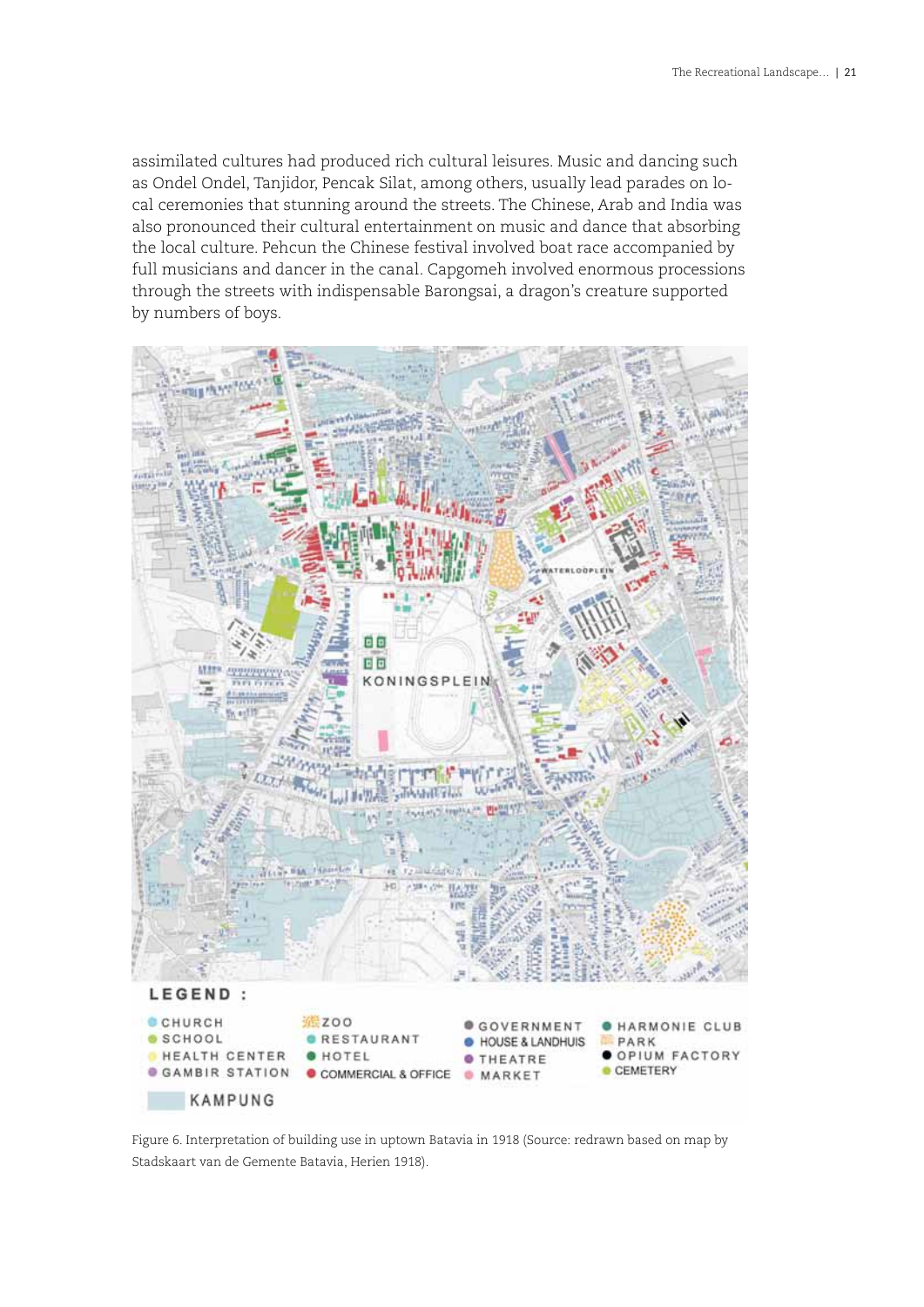# The Role of Public Space as Leisure Space

It is interesting that in the establishment, use, and reproduction of public space, top down and bottom up actions sometimes intersected and some proved to be particularly flexible in serving the general population. One example was the street. In his letter to his mother, photographer Walter Woodbury wrote: "the European here if he wants to go to next door must have a carriage. I should like to walk, but it is not fashionable. Nobody walked, since for Batavia's elite; it was not the fashionable thing to do" (Merrellees, 2000). The rise of a new kind of social activity of strolling in the street (flânerie) early in the 20th Century in Western countries did not work at Batavia. Many snapshots of the street scenes depicted the absence of European, and in return converting natives into promenading flânerie. The hot, humid tropical climate, perhaps hindered the use of the street for leisure among Europeans, but most likely the notions of hierarchy and prestige that maintaining distance from indigenous people was the principal motivation. When the vehicle still traveled slowly, pavement, space for the sidewalk, trees along the street, and street illumination introduced, but these improvements did not change the reluctance to walk, that streets never been converted into the public spaces of the middle and upper classes. As the Dutch had withdrawn to walk and avoid most of their public activities from the streets, in return, the natives underclasses who lived in the pocket neighborhood of "kampungs" in Weltevreden utilized the sidewalk of the streets for various activities including eating, leisure, and vendors. The occupation of open public space by underclass should be a difficult situation to the colonial authorities, for the Dutch had an overwhelming passion for cleanliness in cities that portrayed through photographs of a "spray car" and "sprayer" or a native with a "spray mechanism" on his back. The scarcity of workforce hindered the authorities to enforce order and enact law enforcement to regulate the behavior of underclass in public. Moreover, mostly regulations were perforce regularity and standardization, such as building lines, sanitation, traffic rules, and tax. They did not explicitly formulate the order as an aesthetic ideal.

Occupation of the sidewalk by urban underclass was the consequence of the inadequate and insufficient homes of the people to admit the space necessary for many daily activities and leisure. They mixed leisure and private activities on sidewalks or public spaces, whether being shaved, having their hair cut, searching for head lice, or eating at the stalls – Figure 7. In the busy, hectic Chinese quarter traveler often depicted how the streets become one's shop and living room, playground, or just a simple site for the pleasure of sitting quietly and gazing at the passing scene while sipping a drink.

Another striking view revealed indicator of leisure in public were the snapshots of rivers and canals. Many photographs displayed indigenous people bathed and washed their clothes and animals in Batavia canals. This situation caused by the fact that the municipal government did not install clean water and sewerage infrastructure in the kampung. For lowerclass people, bathing in public was not because they had no shame, but because there was no choice (Taylor, p.47). However, bathing completely naked in public was quite uncommon, as people still used batik clothes or sarong wrapped around their body. The abundance of rivers and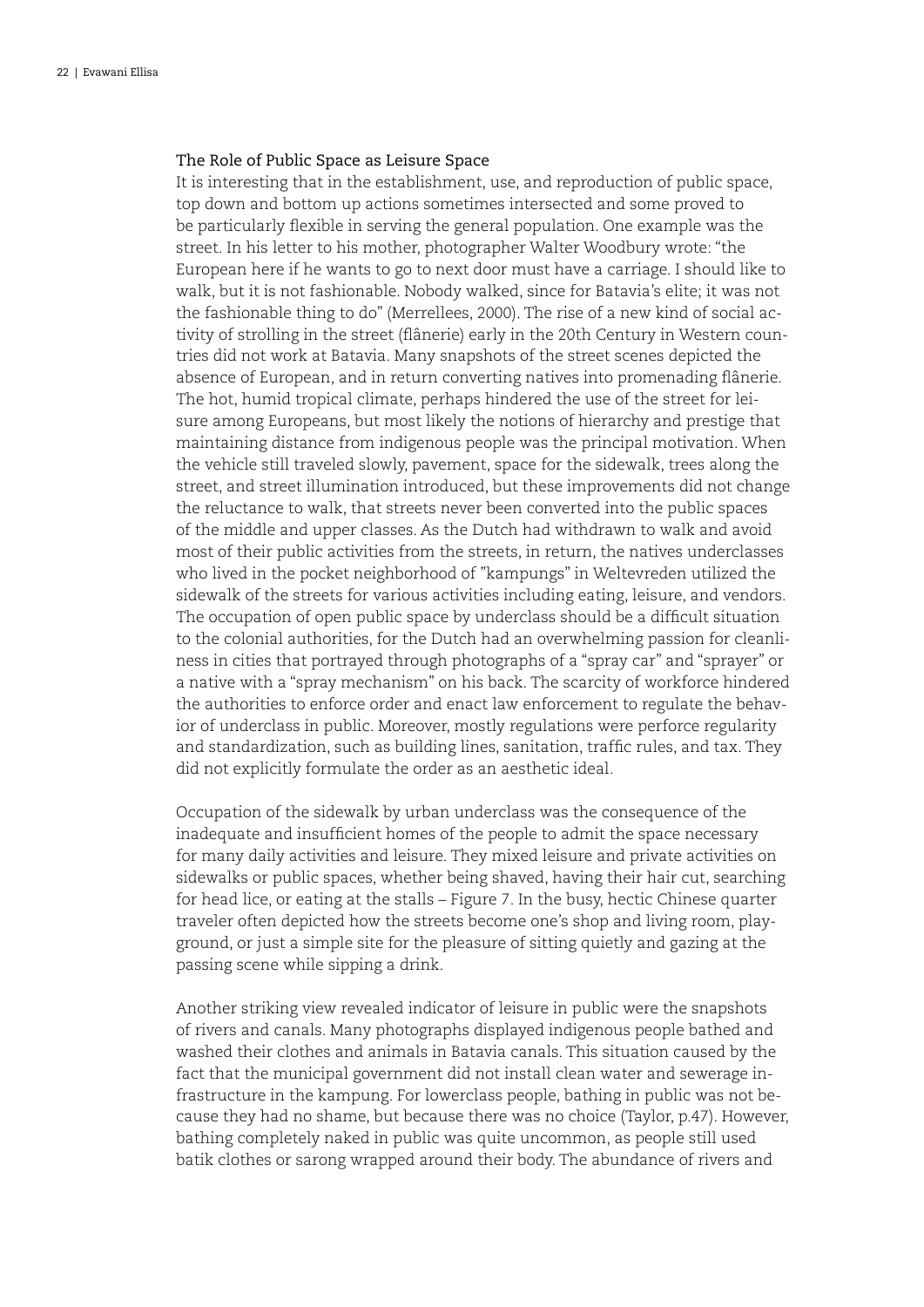canals in combination with warm tropical temperatures made most Indonesian natives are a bath-loving people. Bathing outdoors became practical and pleasurable at the same time. Traditionally, bathing in public for a long history was popular and have become incorporated into the social system, as people used to spend extra time for bathing and socializing. Therefore natives people converged in riverbanks did not restrict merely for cleansing ritual, but also another form of informal recreation – Figure 8.



Figure 7. Leisure of urban underclass (Sources: KITLV Leiden & Merrellees, 2000).



Figure 8. Washing and cleaning at canal (Sources: KITLV Leiden & Merrellees, 2000).

# Parks and Garden City

At the turn of the 20th Century, the government built the Wilhelmina Park to mark the occasion of the new monarch of Queen Wilhelmina. The other park was Batavia's Planten en Dierentuin (Botanical and Zoological Gardens) established in 1864. The zoo located on the 10 hectares of land donated by the famous painter Raden Saleh, whose own beautiful mansion located nearby. Mostly accessible for European and upper class, the park offered a contemplative kind of leisure in the demarcate space from everyday life through selective public access. On the other hand, the zoo showed the different perspective of leisure as it was not only the educational pursuit, but also offered specific social opportunities where upperclass society could interact without the usual formality. When the colonial period ended, the zoo transformed into popular place among middle and upper classes for family picnics, balls, parties, exhibitions, and sporting amenities for tennis and swimming before it moved to Ragunan – Figure 9.

The colonialists showed little concern on providing the recreation facility such as a park. Either Wilhelmina Park or the Zoo was the only top-down recreation facility ever built during the time. The absence of interaction among the segregated race and ethnicity of colonial society seemingly behind the reason why providing park was not essential. As reported by many travelers, Weltevreden itself was a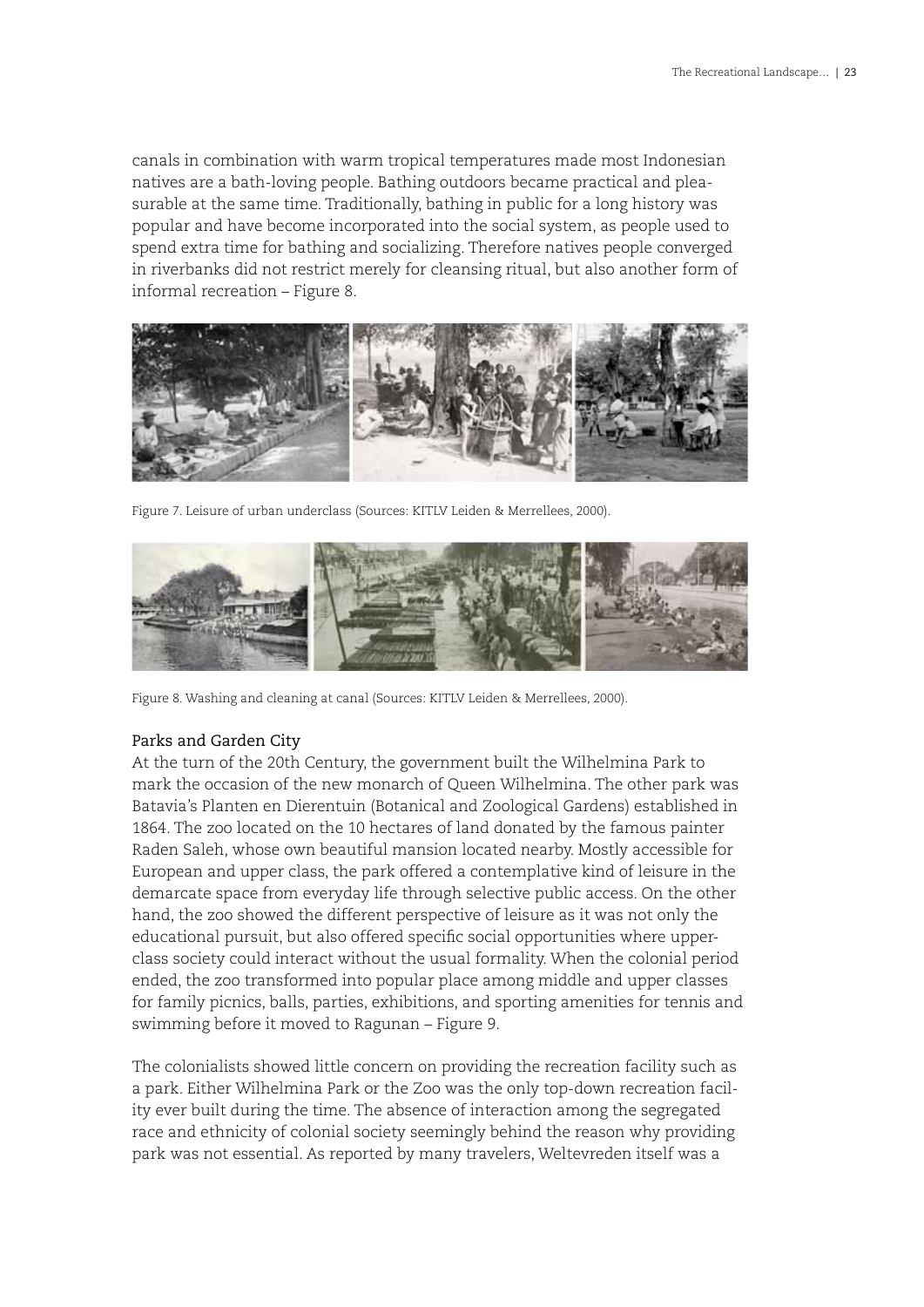giant garden consisted of groups of houses with generous private yards. The yards with vast lawns tend to be a multi-purpose space that accommodated family recreation. A collection of old photographs depicted the available green spaces along the roadsides of the city for lush, densely planted treatments in the shade-giving foliage. Right at the doorsteps of *landhuis* or the wealthy houses, a spacious garden had exposed the adaptation to tropical climate. A visitor of John Pryse's houses, who was a wealthy European merchant living in one of the imposing homes in front of Koningsplein reported: "…. I was there at reception where people danced in the home, and all splendidly lit" (Nieuwenhuys, 1982). The European community characterized as a small, conservative, urban elite group living in a rustic environment (Scholten, 2000). As part of social life, indoor or outdoor parties at homes and regular evening visits neighbors for an hour or two was the universal norm. They enjoyed a life of leisure at home with four to ten servants to do the housework. Old photographs also showed how the Dutch attempted to recreate coziness in the veranda, cluttered with all domestic attributes which exposed from the street. It was obvious that the atmosphere of the house itself produced a greater use of privately owned semi-indoor and outdoor space for leisure – Figure 10.



Figure 9. Park and Zoo as recreation for health (Sources: KITLV & Merrillees, 2000).



Figure 10. *Landhuis* or European's big houses (Sources: KITLV and Merrillees, 2000).

# Paid Recreation

Hierarchy defined the intergroup relation of the society and formed the stratified society in which Europeans automatically occupied the highest position. Foreign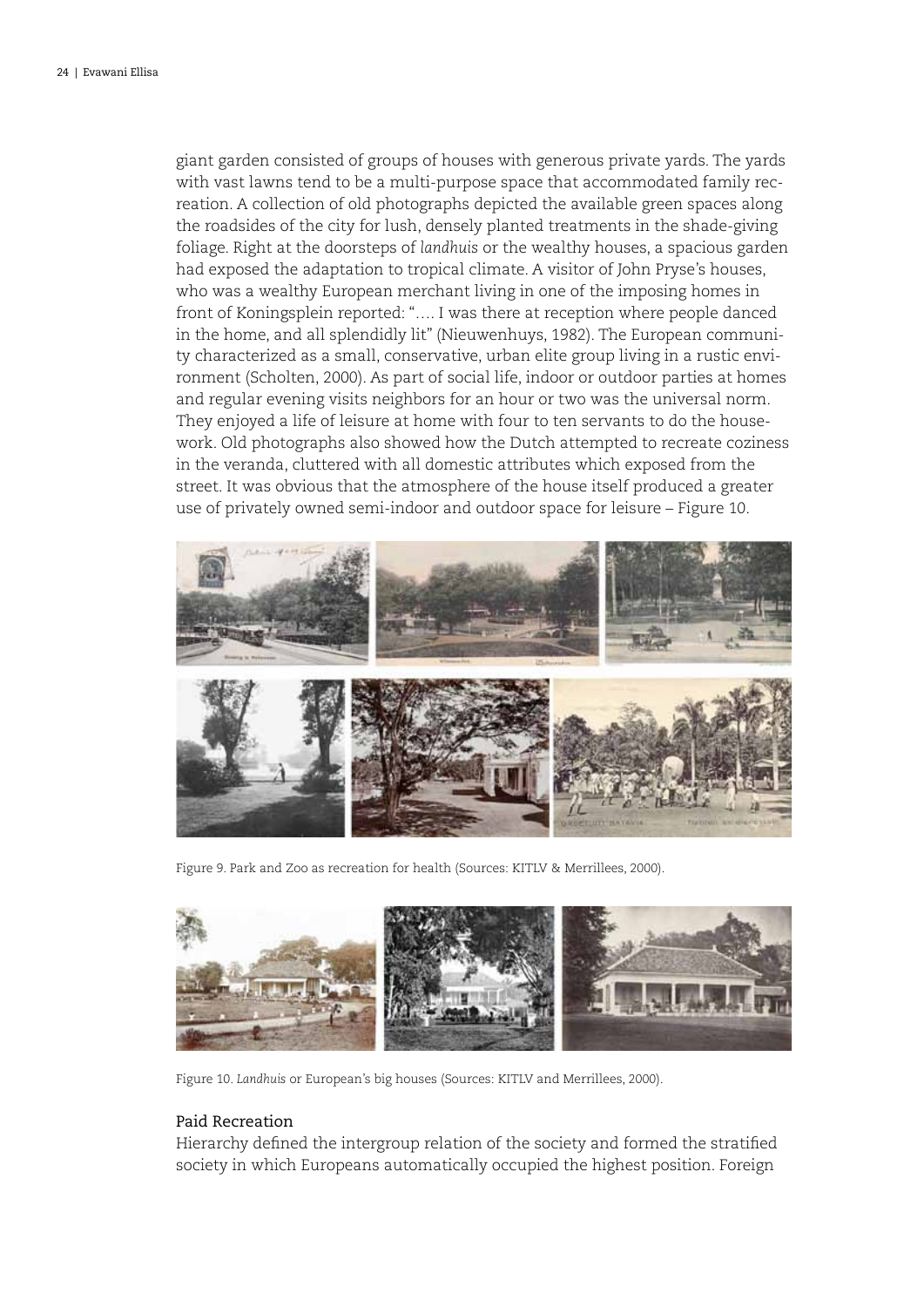oriental such as Chinese, Arab and India, represented the middle class, and the overwhelming majority of the Indonesian population represented the marginal class. Colonial travelers often gave a picture of how social recreation in Batavia organized in certain ways that lower classes left out of the picture of leisure and recreation. The indigenous population practically had no access to any of the cultural leisure commodities that the upper class could achieve, except the servants who presented serving their employers and exposing the class distinction.

Entering the 20th Century leisure activities were transformed by the birth of capitalism. The regulation of times for work converted leisure into activities associated with culture and amusement, with fee-paying activities, distraction and social control (Marcure, 1964). In the early 20th Century, it was extensively widened at Batavia to apply the standardized five-day work week and the work time from 9 AM to 5 PM, that popular amusement to spend time after work had gotten more pronounced and encouraged the emergence of restaurants, bars with dance bands, and cinema. *Harmonie Society Clubhouse* grew to become the center of Batavia's social life. It was famous for the grand ball and state function or just for casual recreation. The Schouburg (theatre) provided a significant number of actors and actresses, especially when the French Theatre troupe under the direction of Minard gained great success (Merrillees, 2000) – Figure 11.



Figure 11. Leasure Places of European Middle Class (Source: Merrilees, 2000).

While *kampung* was being excluded from the municipal administration and attributed the backward condition, its inhabitants demanded recreation in their ways. The photograph captions showed that old theatrical forms were popular among indigenous and oriental groups. *Komedi Stamboel* using Malay represented mixed culture with the multi-ethnic audiences. The shadow puppet theater of various kinds was common among Chinese and Javanese. Traditional Betawi theatre of *lenong* performed on top of a portable stage known as a *pentas tapal kuda* (horseshoe stage), so named for the way actors enter the stage from the left and right. Some dancing performance, such as Ronggeng and Nayub with their sensual overtones and *gamelan* accompaniment was the commonly enjoyed leisure. All these informal leisure activities tend to be more resilient and detached to place, as they were naturally flexible, mobile and free from government regulation. This situation was very different from recreation in public space created by government, of which the activities regulated, and the area boundaries were more efficiently restricted – Figure 12.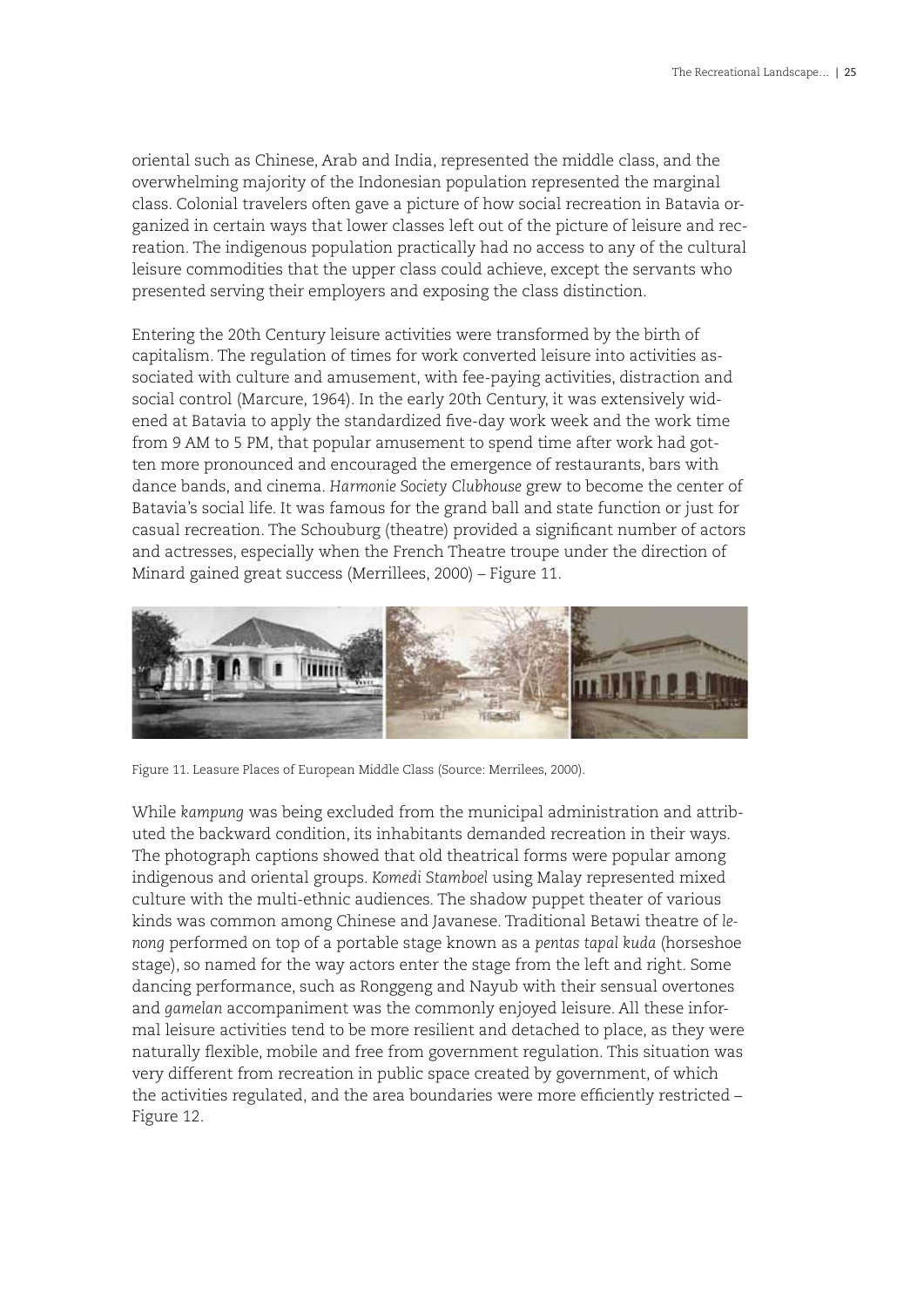

Figure 12. Indigenous theatrical, singing, and dancing performance (Sources: KITLV & Merrellees, 2014).

#### Recreation and Tourism Industry

By the improvement in technology of transportation of naval travel, commercial recreation and tourism field started to give phenomenal impact on the economic, social and cultural aspect of Batavia. The military and colonial empires paving the way for initial tourism, service and hospitality sector in the Dutch East Indies. Early 20th Century was characterized by the widespread development of organized recreation activities by government and voluntary agencies with the intention of achieving desirable economic and social outcomes. Infrastructures and facilities were developed to accommodate the lodging, entertainment and leisure needs of foreign tourists and domestic visitors, especially the wealthy European plantation holders and merchants. Colonial heritage hotels equipped with fine dining restaurants, live music, and dance halls had already established since the 19th Century. They were among others, Hotel des Indes, der Nederlanden, and Grand Hotel Java. By 1908 the business community in Batavia established the Official Tourist Bureau.



Figure 13. Journey routes of two travellers (Map redrawn based on Sunjayadi, 2014 and Kop, no date).

As mentioned in the first part of this paper, the English traveler Irving E. Smith and the Dutch soldier expressed their pleasure to spend some months in Netherland Indies. Interestingly, both emphasized the clear distinction condition between the downtown of Batavia and the up-town of Weltevreden. Smith mentioned Kalibesar as being the forgotten Dutch town that becoming quiet and peaceful after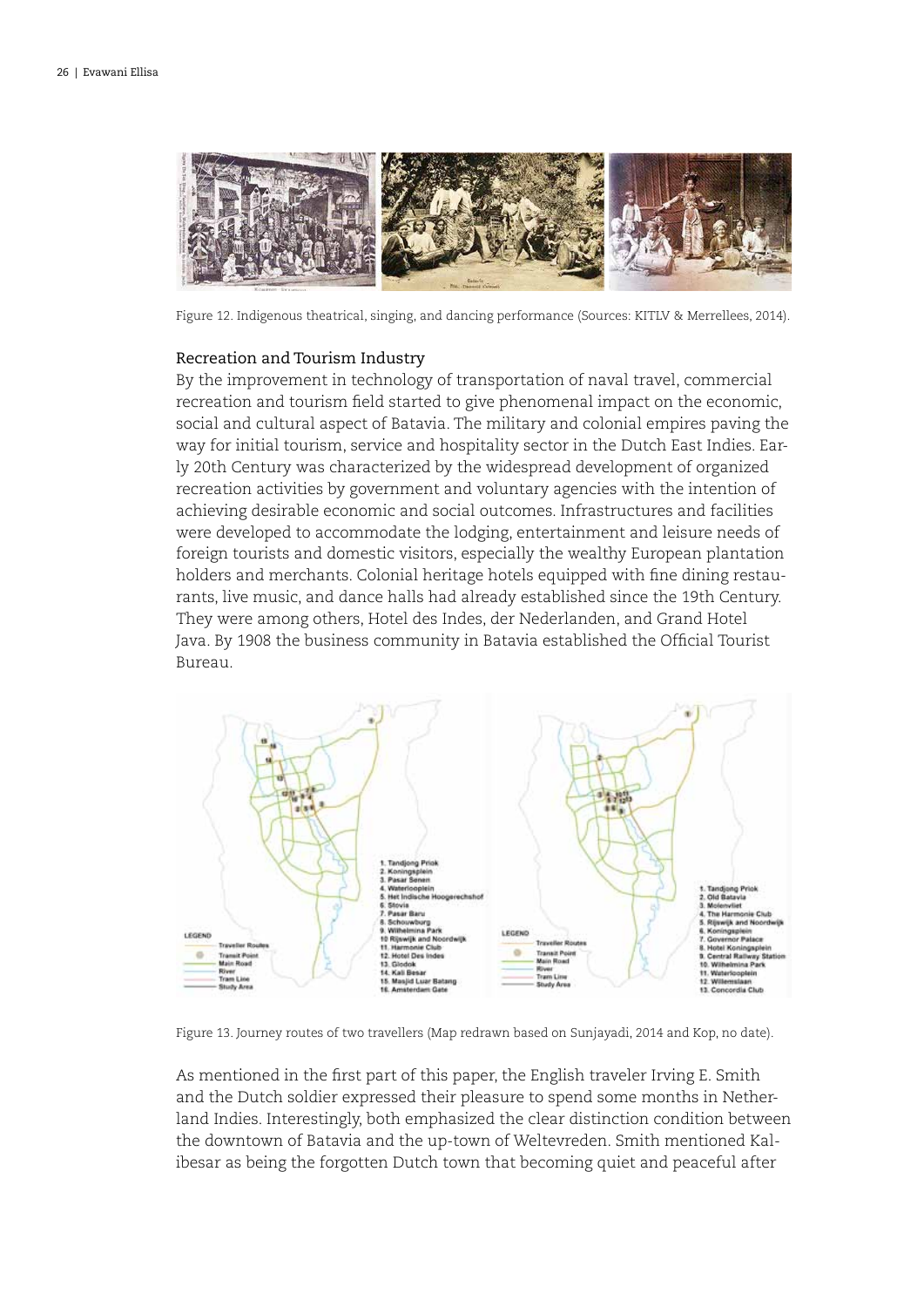the office hour since most Europeans escape old Batavia as soon as their business activities ended. He regretted how historical elements usually visited by all tourists had been only a few relics, such as the Town Hall, Amsterdam Gate, the skull of Pieter Eberfeld, the Sacred Cannon: "[there] are hardly any places of historical interest left" (Kop, 2012). On the contrary description of "uptown," Batavia had always been complimentary as the beautiful region and still earned the name "Queen of the East" (Witzel, 1860).

#### Conclusion

This paper begins with the era when the first major colonial intervention shaped the urban landscape; the construction of the colonial based city of Weltevreden and followed by the development of top-down and informal recreational and leisure places. The era between 19th Century and 20th Century remarked the cradle conception of Weltevreden as the garden city, of which the recreation's landscape initially developed and imprinted.

After documenting how an evolving process of social differentiation of classes and races linked to the differentiation of urban spaces, this study concludes that Jakarta inherited the legacy of the recreational landscape that segregated based on patterns of differentiation of areas, classes, and races. This spatial fragmentation of recreational landscape continued to be a pattern of growth during the postcolonial, and therefore was not substantially altered by the rise of the 'modern urban planning" of Jakarta.

The scarcity of public spaces remained so until today, and the small numbers of public spaces randomly distributed within the city. Municipal authorities do not have the keen interest to increase the public space for urban underclass living in *kampungs*. The government officials are serving more as the imposition of colonial idealism, frequently stick on land regulations that they unable to provide recreational space based on the real public need. On the other hand, former Europeans districts with recreational facilities had transformed into government district and local elite district (such as Menteng), while recreation facilities in private real estate and new town located far away from the population gravity center. Many of new public space are quasi-public space which designed, control and managed under private ownership; thus prevent average people from truly using them as public space.

The historical records found that in the post-colonial age the occupation of public space by urban underclass with all rules of conduct and modes of activities were continually renegotiated. Even today, the public space as legacies of colonial power do not function well to gather space, because the government needs to control the behaviors of its users. This genealogy of the recreational landscape of Batavia, therefore, provokes the need for alternative analytical frameworks acknowledging the issue of public spaces formation for recreation and leisure in the recent situation. This case raises the question: has the city continuously being produced persistent patterns of differentiation of areas and classes in defining urban recreation and leisure for the public? This paper revealed that there is an important recipro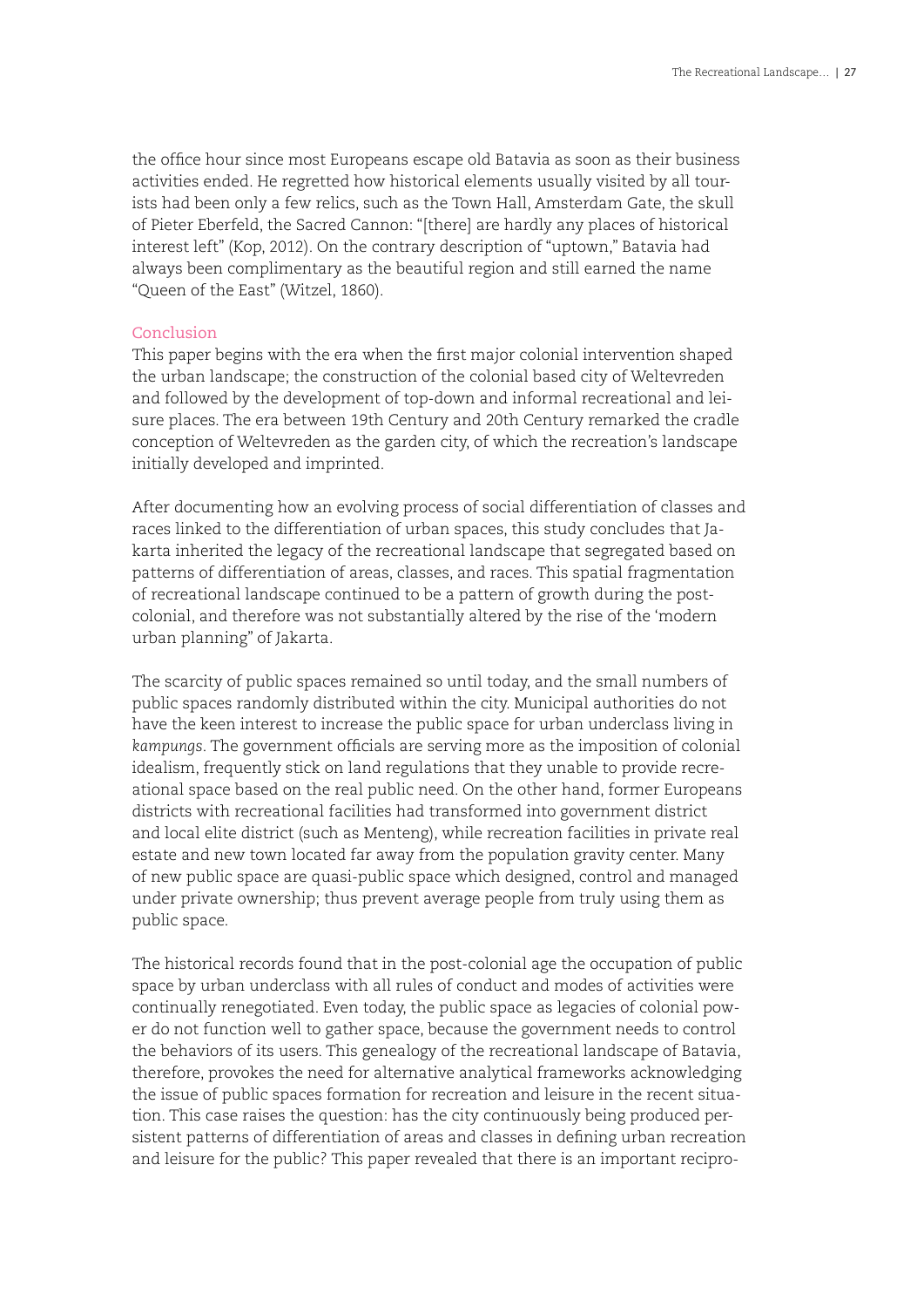cal influence between recreation activities and colonial society that created the discriminatory accessible and sporadically provided recreation facilities. Avoiding the dynamic social and cultural situation in the process of design would give lack of response to the actual need of the majority of urban dwellers as the principal users of public recreation.

#### Acknowledgement

This research funded by Indonesian Ministry of Research, Technology and Higher Education (Ristekdikti) under the scheme of University Research Excellent 2017 (Penelitian Unggulan Perguruan Tinggi) contract number 2741/UN2.R3.1/ HKP05.00/2017.

#### Endnotes

- 1 In the early of 20th century a Netherlands soldier with the initial XYZ send his travelling records (gedenkschriften) of his journey to a Dutch pioneer journalist H.C.C. Clocker Brousson, who then edited and published them into a series article "Gedenkschriften van Een Oud Kolonial" in the daily magazine "Bendera Wolanda" 1910-1912. Described in humorous ways, this soldier expressed his personal reflection in "his all five senses" during his visit to Batavia; such as his impression of the hot, humid, and sultry tropical climate, the aroma of Chinese dishes and the pleasure of enjoying a full moon at the edge of the Ciliwung River.
- 2. Despite there was no any intention to associate both notes with tourism, the books are more or less similar to guide book, as they include full details relating to activities, accommodation, restaurants, transportation, and photographs of varying detail, completed with the historical and cultural information of various spots of Batavia.

#### References

- Colombijn, Freek and Cote, Joost Johannes. *Cars, Conduits, and Kampongs: The Modernization of the Indonesian City.* 1920–1960. Leiden: KITLV Press. 2015.
- Cross, Garry.S. *A Social History of Leisure Since 1600.* State College PA: Venture Publishing, 1990.
- Csikszentmihalyi, Mihaly. *Beyond Boredom and Anxiety.* San Francisco: Jossey-Bass, 2000.
- Curtin, Philip D. *Death by Migration; Europe's Encounter With the Tropical World in the Nineteenth Century.* Cambridge: Cambridge University Press, 1989.
- David, Arnold. Colonizing the Body; State medicine and Epidemic Disease in Nineteenth-Century India. Berkeley, CA: University of California Press, 1993.
- Dijk, Kees van & Taylor, Jean Gelman. *Cleanliness and Culture, Indonesian Histories.* Leiden: KITLV Press, 2011.
- Foster Rhea Dulles. *America Learns To Play A History Of Popular Recreation 1607-1940.* New York: Appleton-Century Company, 1940.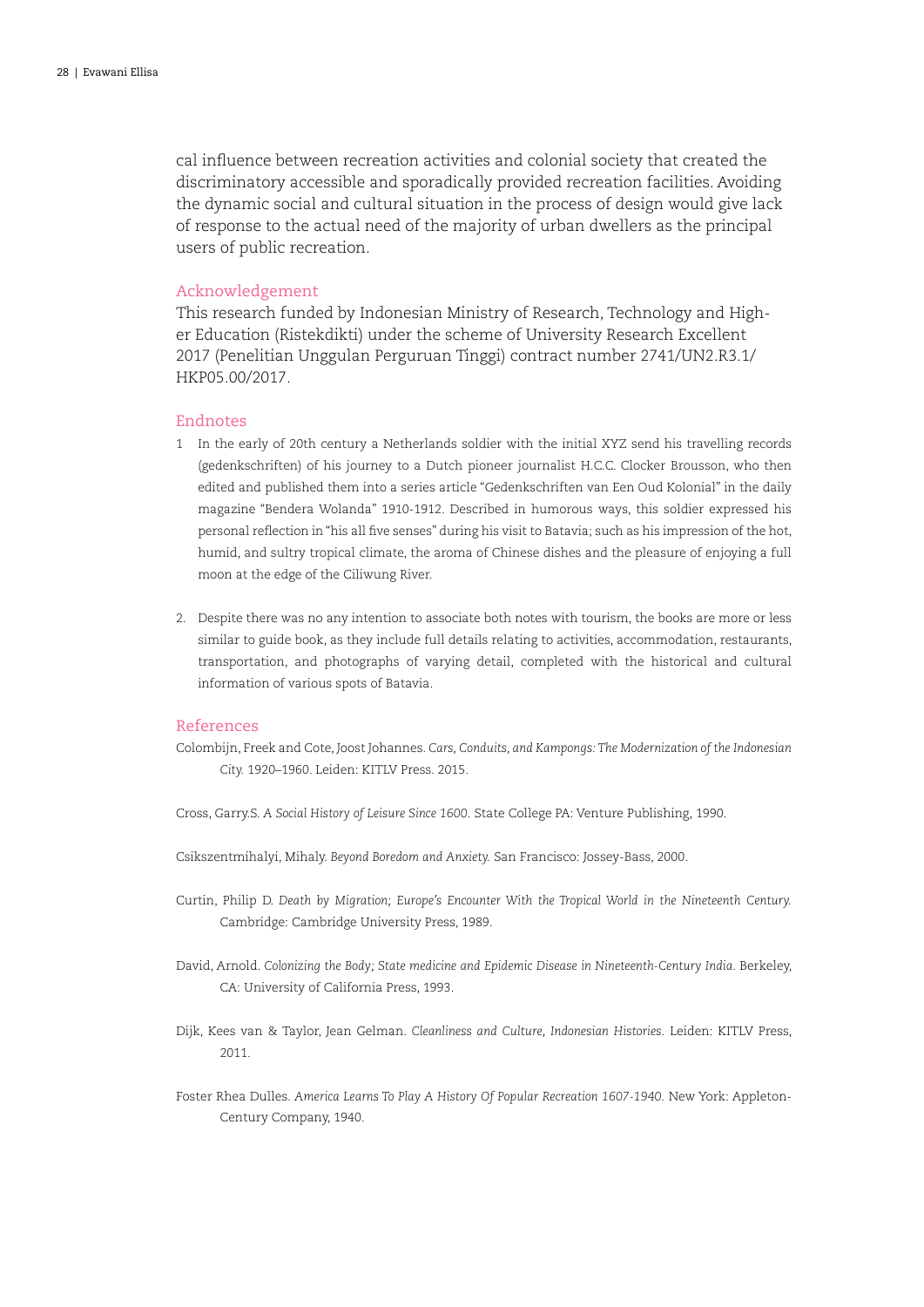- Duncan, Mary. Back to Our Radical Roots. In Thomas Goodale and Peter Witt, eds, *Recreation, and Leisure: Issues in an Era of Change*. State College, PA: Venture Publishing, 287-295, 1980.
- Ellisa, Evawani. Coping with Crowding in High-Density Kampung Housing of Jakarta, *Archnet-IJAR,* Volume 10 - Issue 1 - March 2016. (195-212).
- Hunnicutt, Benyamin. "The End of Shorter Hours," in *Labor Review* Vol.3 (1984), 373-374.
- Headrick, D.R.(1981). *The Tools of the Empire; Technology and European Imperialism in the Nineteenth Century.* New York: Oxford University Press.
- Hobsbawn, Eric. *The Age of Empire 1875-1914.* New York: Vintage books, 1989.
- Amy Hurd, Amy and Denise Anderson. *Park and Recreation Professional's Handbook.* Champaign: Human Kinetics. 2010.
- Jakarta Metropolitan City Government. *Jakarta 50 Tahun Dalam Pengembangan dan Penataan Kota.* Jakarta: Dinas Tata Kota DKI Jakarta, 1955.
- Kehoe, M.L. (2015). Dutch Batavia: Exposing the Hierarchy of the Dutch Colonial City. *Journal of Historian of Netherlandish Art*, JHNA 7.1 (Winter 2015).
- G. Kolff & Company. *Batavia Queen City of the East.* Batavia Java: Kolff & Co, 1925.
- Passchier, Corr. Colonial Architecture in Indonesia Reference and Development. In Amanda Ahmadi (Author), Maaike Boersma (Author), Kees van Dijk (Author), Martien de Vletter (Editor), *The Past and the Present Architecture Indonesia*, Rotterdam: KITLV Leiden, 2007.
- Marcuse, Herbert. *One-Dimensional Man, Studies on the Ideology of the Advance Industry.* Boston: Beacon Press, 1964.
- Merrillees, Scott. *Batavia in Nineteenth Century Photographs.* Singapore: Archipelago Press, 2000.
- Merrillees, Scott. *Greeting from Jakarta Postcards of a Capital 1900-1950*. Singapore: Equinox Publishing (Asia) Pte.Ltd., 2014.
- Nieuwenhys, Rob. *Komen en Blijven*. Amsterdam: Querido, p.20, 1982.
- Owen, Norman G. (ed.). *Death and Disease in Southeast Asia; Explorations in Social, Medical and Demographic History.* Singapore: Oxford University Press, 1987.
- Scholten, Eebeth Locher. Women and the Colonial State Essays on Gender and Modernity in *The Netherlands Indies*, Amsterdam: Amsterdam University Press, p.123. 2000.

Sunjayadi. Achmad. *Batavia Awal Abad 20*. Jakarta: Komunitas Bambu, 2014.